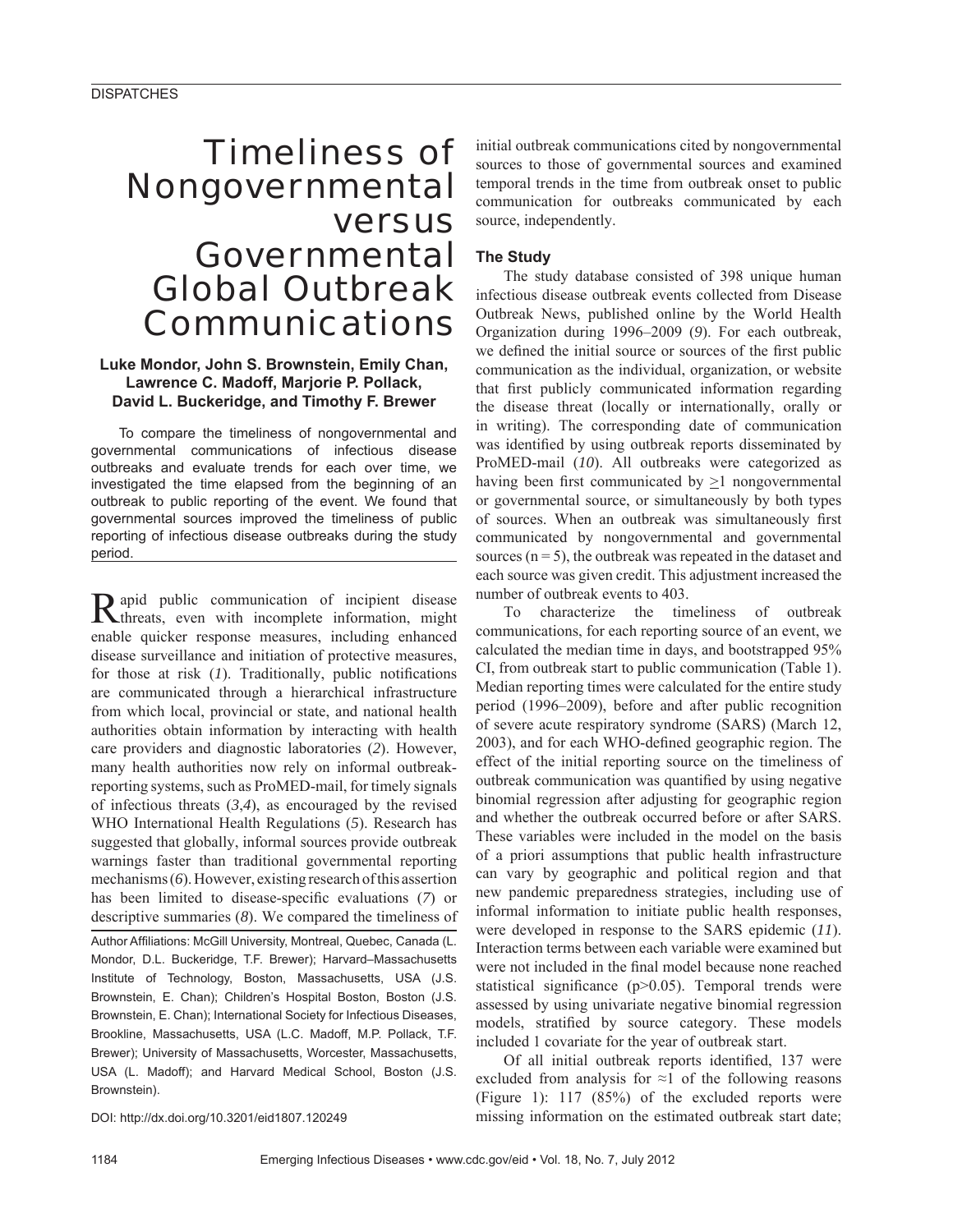|                                                                                                                                 | Governmental sources |                          | Nongovernmental sources |                          |         |  |
|---------------------------------------------------------------------------------------------------------------------------------|----------------------|--------------------------|-------------------------|--------------------------|---------|--|
| Variable                                                                                                                        | No. outbreaks        | Median no. days (95% CI) | No. outbreaks           | Median no. days (95% CI) | p value |  |
| Period                                                                                                                          |                      |                          |                         |                          |         |  |
| 1996-2009                                                                                                                       | 163                  | $33.0(30-44)$            | 103                     | $23.0(20-32)$            | 0.200   |  |
| Pre-SARS                                                                                                                        | 90                   | $39.5(31 - 51)$          | 61                      | 29.0 (20-50)             | 0.161   |  |
| Post-SARS                                                                                                                       | 73                   | 29.0 (25-37)             | 42                      | $21.5(17-32)$            | 0.613   |  |
| Geographic location                                                                                                             |                      |                          |                         |                          |         |  |
| Africa                                                                                                                          | 85                   | $37.0(29 - 51)$          | 41                      | $31.0(23 - 57)$          | 0.733   |  |
| Americas                                                                                                                        | 13                   | $30.0(21 - 63)$          | 12                      | 25.0 (20-34)             | 0.568   |  |
| Eastern Mediterranean                                                                                                           | 24                   | $41.0(23 - 51)$          | 9                       | $31.0(16 - 82)$          | 0.903   |  |
| Europe                                                                                                                          | 11                   | $31.0(23 - 79)$          | 9                       | 20.0 (13-184)            | 0.909   |  |
| Southeast Asia                                                                                                                  | 8                    | 28.0 (10-62)             |                         | $14.0(11 - 51)$          | 0.431   |  |
| <b>Western Pacific</b>                                                                                                          | 22                   | 26.0 (12-52)             | 21                      | 18.0 (13-33)             | 0.789   |  |
| *Bootstrapping with 10,000 replicates was used to calculate 95% CIs for median values. SARS, severe acute respiratory syndrome. |                      |                          |                         |                          |         |  |

| Table 1. Time from the estimated start of an outbreak to its earliest communication by source* |  |
|------------------------------------------------------------------------------------------------|--|
|------------------------------------------------------------------------------------------------|--|

20 (15%) were not found in the ProMED-mail archives; and 1 (1%) outbreak estimated start date occurred after the date of public communication of the outbreak. Of the 266 (66%) outbreaks included in analysis, 163 (61%) were first publicly communicated by governmental sources, and 103 (39%) were first communicated by nongovernmental sources. Chi-square tests showed no significant differences in the proportions of governmental and nongovernmental sources included in the analysis versus those excluded (p  $= 0.315$ ).

The median time from estimated outbreak start to initial public communication was 10 days shorter for nongovernmental sources (23 days, 95% CI 20–32) than for governmental sources (33 days, 95% CI 30–45), although this difference was not significant according to the Wilcoxon rank-sum test  $(p = 0.200)$  (Table 1). Additionally, multivariate modeling showed no significant difference after covariates were adjusted for (incidence rate ratio [IRR] 0.95, 95% CI 0.77–1.18) (Table 2). The effect of missing data was assessed in sensitivity analyses for all outbreaks for which we had an estimated outbreak start date (17 of 20). When we used the WHO Disease Outbreak News communication date, our results did not change when crediting either governmental sources (IRR = 0.88, 95% CI  $0.71-1.09$ ) or nongovernmental sources (IRR = 1.086, 95%) CI 0.882–1.336).

Examination of temporal trends over the study period (Figure 2) showed that nongovernmental sources generally communicated outbreak signals to the public faster after 1996, although the trend did not reach statistical significance  $(IRR = 0.96, 95\% CI 0.91–1.01)$ . Governmental sources, in contrast, made significant improvements in lessening the time in which they publicly communicated initial outbreak signals (IRR = 0.94, 95% CI 0.91–0.97).

#### **Conclusions**

Our data suggest that, from 1996 through 2006, outbreaks reported initially by nongovernmental sources were communicated publicly an average of 10 days earlier than those reported initially by governmental sources.

Though the differences varied, nongovernmental sources tended to report outbreaks faster than governmental sources when we compared outbreaks before and after SARS, or by WHO-defined region. The lack of statistically significant differences in initial communication timeliness by source is probably attributable to a lack of statistical power rather than a lack of effect.

Our results also provide support for the International Health Regulations 2005 revisions that allow WHO to use unofficial information to request verification from member states. Slightly more than one-third of all unique infectious disease outbreaks in the WHO Disease Outbreak



Figure 1. Exclusion criteria applied to database of 398 outbreak events publicly reported through the World Health Organization (WHO) Disease Outbreak News during 1996–2009 and breakdown of nongovernmental and governmental sources used to compare the timeliness of outbreak communications. UN, United Nations. \*More than one source may be identified for a given outbreak; †categories for exclusion are not mutually exclusive; ‡health officials, ministries of health, laboratories, hospitals, etc.; §included in sensitivity analysis; ¶includes nongovernmental organizations, individual accounts, ProMED requests for information, and multiple sources.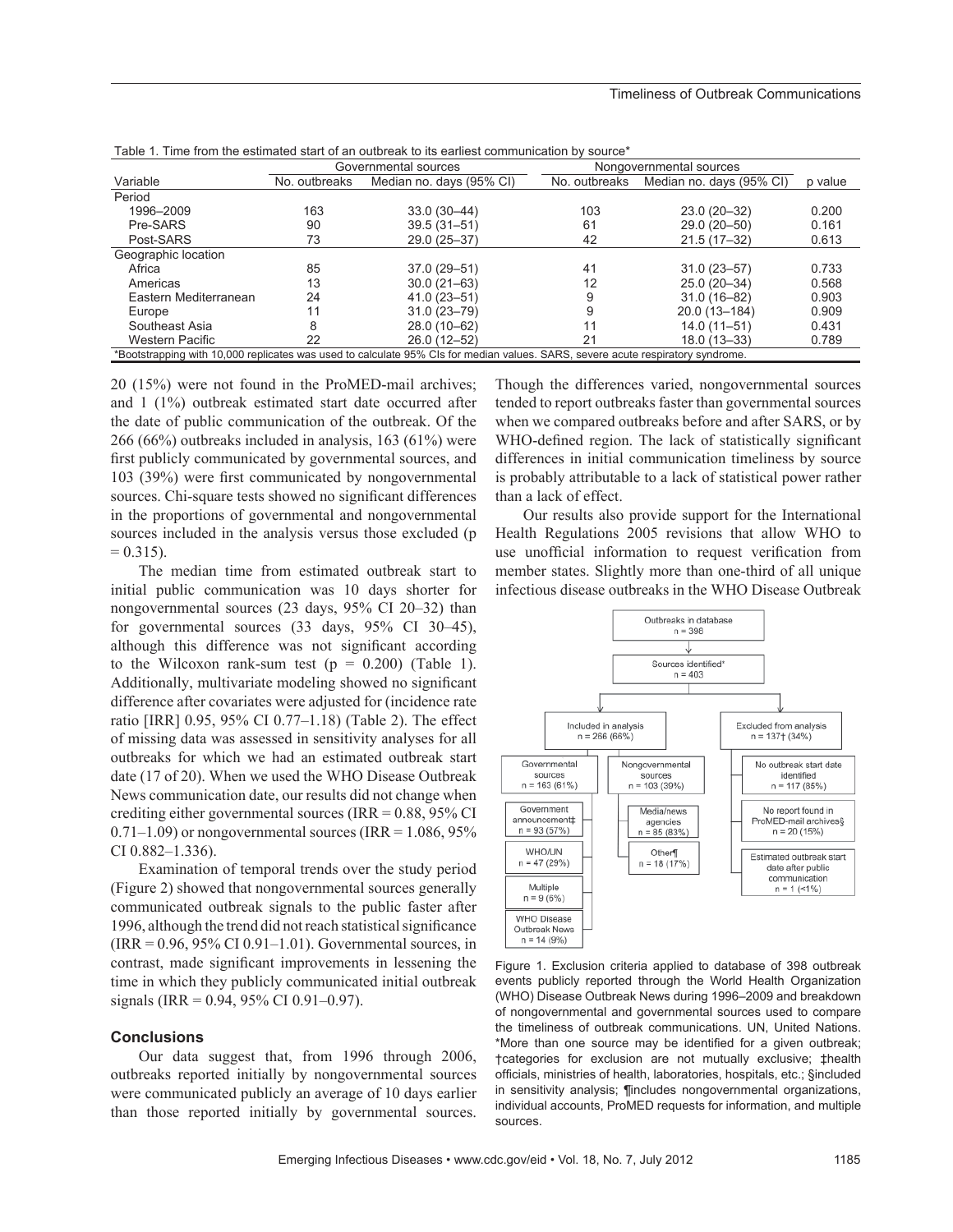## **DISPATCHES**

| Table 2. Comparison of the timeliness of outbreak  |
|----------------------------------------------------|
| communications by nongovernmental and governmental |

| sources*                                                               |                        |         |  |  |  |
|------------------------------------------------------------------------|------------------------|---------|--|--|--|
| Variable                                                               | IRR (95% CI)           | p value |  |  |  |
| Source                                                                 |                        |         |  |  |  |
| Governmental                                                           | Ref                    |         |  |  |  |
| Nongovernmental                                                        | $0.950(0.765 - 1.180)$ | 0.645   |  |  |  |
| Chronological order                                                    |                        |         |  |  |  |
| Pre-SARS                                                               | Ref                    |         |  |  |  |
| Post-SARS                                                              | 0.713 (0.576-0.884)    | 0.002   |  |  |  |
| Geographic location                                                    |                        |         |  |  |  |
| Africa                                                                 | Ref                    |         |  |  |  |
| Americas                                                               | $0.773(0.531 - 1.126)$ | 0.180   |  |  |  |
| Eastern Mediterranean                                                  | $0.912(0.654 - 1.272)$ | 0.587   |  |  |  |
| Europe                                                                 | 1.100 (0.731-1.669)    | 0.637   |  |  |  |
| Southeast Asia                                                         | $0.602(0.394 - 0.918)$ | 0.019   |  |  |  |
| <b>Western Pacific</b>                                                 | $0.780(0.577 - 1.054)$ | 0.106   |  |  |  |
| *Methods: The multivariate negative binomial regression model compared |                        |         |  |  |  |
|                                                                        |                        |         |  |  |  |

the timeliness of outbreaks first communicated by nongovernmental sources to those by governmental sources, while adjusting for geographic region and whether the outbreak occurred before or after public recognition of SARS. IRR, incidence rate ratio; SARS, severe acute respiratory syndrome; ref, reference value = 1. Reference categories: (1) source: governmental, (2) SARS: pre-SARS, (3) geographic region: Africa.

News during this 14-year period were initially reported by informal information sources.

Traditional governmental public health reporting mechanisms remain an integral source for outbreak



Figure 2. Median time (days) from the estimated start of an outbreak to its public communication for outbreaks reported by nongovernmental sources (A) and governmental sources (B), 1996–2009. Trendlines show average improvements over the study period.

information, accounting for almost two-thirds of all initial reports over this period. Our results also show that these sources made statistically significant improvements in reporting early warnings of outbreak threats more rapidly to the public, which might result in part from a shift toward automated, electronic methods that improve the timeliness of communication (*12*,*13*). It is possible that enhancements in nongovernmental outbreak reporting systems also contributed to improvements in governmental outbreak reporting timeliness over the study period, but we were unable to test this assumption with the current data.

This study has potential limitations. We encountered difficulty in selecting and consistently applying criteria to determine the initial source of public communication from ProMED-mail reports, which could have resulted in misclassification bias. Although other reporting systems that use informal information exist, they either lack a publicly available archive (for example, Global Public Health Intelligence Network) (*14*) or their database did not cover the entire study period (for example, HealthMap) (*15*). According to Heymann, et al., 65% of outbreaks recognized by WHO are first identified by informal sources (4), a proportion we did not find. Some outbreak reports were excluded because of missing data. We were able to internally validate the data that remained, but these exclusions limited the study's statistical power. Finally, use of outbreak reports collected from the WHO Disease Outbreak News might limit the generalizability of our findings to all infectious disease outbreaks. Despite these limitations, our data highlight the value of nongovernmental sources as an integral resource for providing timely information about global infectious disease threats, and demonstrate the significant improvements in the timeliness of outbreak reporting made by governmental sources.

This research was supported by a grant from Google.org and by the National Institutes of Health grants R01 LM010812 and G08 LM009776.

Mr Mondor is a research assistant in The Surveillance Lab at McGill University's Clinical and Health Informatics Research Group. His research interests include timely disease detection, infectious disease epidemiology, and health care data analysis.

#### **References**

- 1. World Health Organization. The world health report—a safer future: global public health in the 21st century. Geneva: The Organization; 2007. p. 1–96.
- Jajosky RA, Groseclose SL. Evaluation of reporting timeliness of public health surveillance systems for infectious diseases. BMC Public Health. 2004;4:29. http://dx.doi.org/10.1186/1471-2458-4-29
- 3. Brownstein JS, Freifeld CC, Madoff LC. Digital disease detection harnessing the Web for public health surveillance. N Engl J Med. 2009;360:2153–7. http://dx.doi.org/10.1056/NEJMp0900702